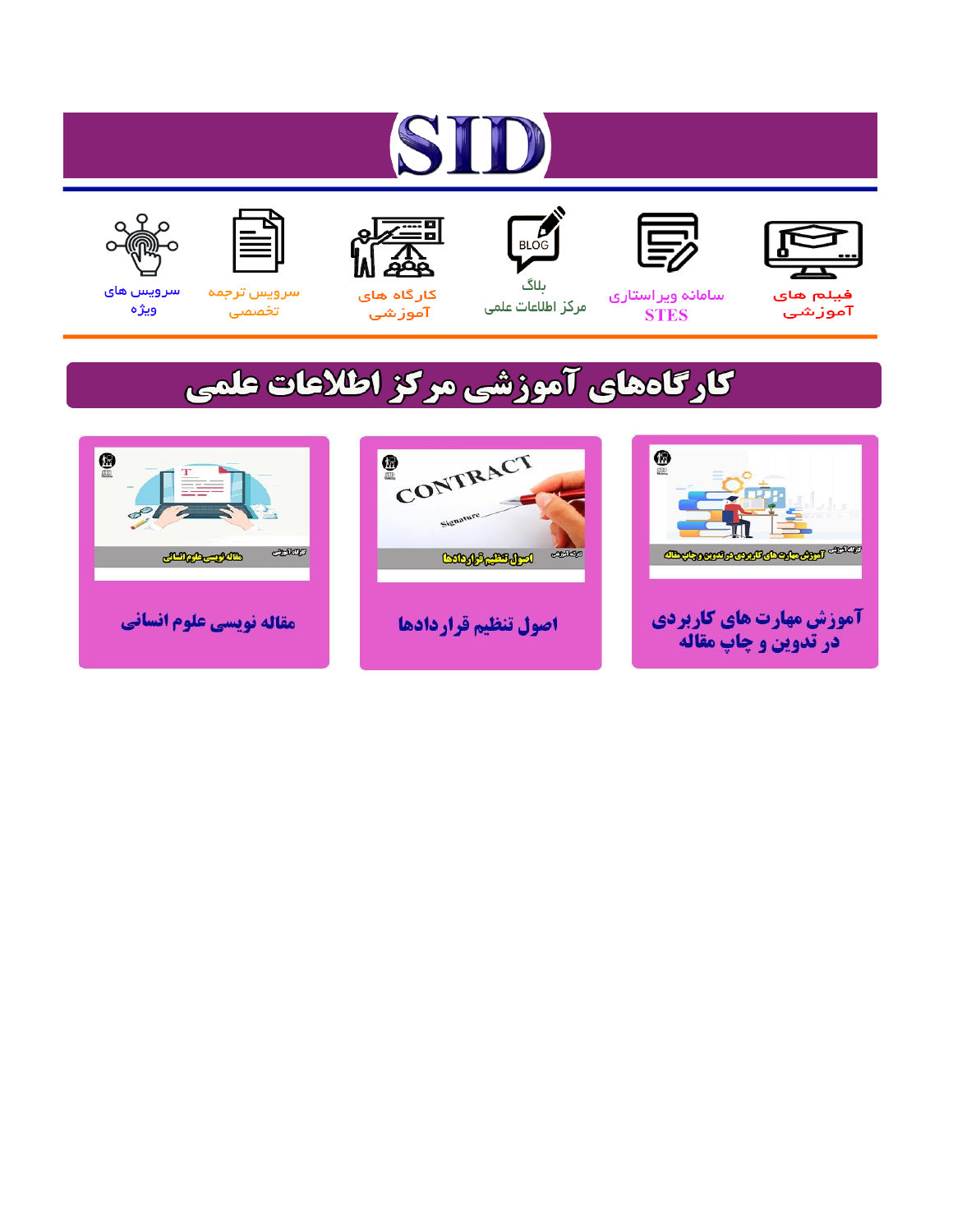**Archive of SID** 





### پیشگویی ساختار نانوبادی دو ظرفیتی با کمک نرم افزار MODELLER و بررسی تاثیر انوع لینکربر میزان تغییر تمایل نانوبادی دو ظرفیتی نسبت به آنتیژن

ارغوان سليماني زاده $\langle \cdot \rangle$  هدا آيت $\langle \cdot \rangle$  على محمد احدى

a.soleimanizadeh@gmail.com شهر کرد a.soleimanizadeh@gmail.com

۲و۳) عضو هیئت علمی دانشگاه شهر کرد گروه ژنتیک

چکیده:

ناحیه متغیر زنجیره سنگین آنتی،بادی شتری (VHH یا نانوبادی) خواص منحصر بفردی در مقایسه با آنتی،بادی مشتق شده از IgG معمول دارد. این نانوبادی فاقد زنجیره سبک است و بنابراین کوچکترین قطعه ای است که قادر است با آنتی ژن برهمکنش دهد. مطالعات مختلف نشان دادهاند که اشکال دو ظرفیتی تمایل بالاتری برای آنتیژن دارند. در مطالعه حاضر، ساختار سه بعدی نانوبادی cAb-RN05 و RNase از بانک اطلاعاتی PDB گرفته شد. ساختار سه بعدی اشکال دوظرفیتی با لینکر لولای آنتی،بادیهای IgG1b، IgG3 و IgG2c و لینکرهای مصنوعی پلی گلایسین و پلی آلانین، توسط نرمافزار MODELLER پیشگویی شد. Docking اشکال مختلف نانوبادی توسط نرمافزار HEX انجام شد. تفاوت قابل توجهی بین انرژی حاصل از Docking شکل تک ظرفیتی با اشکال دو ظرفیتی مشاهده شد و میزان این انرژی برای اشکال دوظرفیتی کمتر بود. این نتایج نشان میداد که لینکرهای طبیعی تمایل بهتری برای اتصال به آنتیژن دارند. برای تایید نتایج حاصل از Docking اشکال مختلف نانوبادی cAb-Lys3 نیز با آنزیم لیزوزیم انجام شد و نتایج حاصل تایید شد. بنابراین می توان نتیجه گرفت که اشکال دوظرفیتی در مقایسه با نوع تک ظرفیتی قابلیت بالاتری در برهمکنش و مهار آنتیژن داشته در این بین اشکال ایجاد شده به کمک لینکرهای طبیعی قدرت اتصال بهتری دارند.

 $\lambda$ 

كلمات كليدى: نانوبادى، Modeller، لينكى، Docking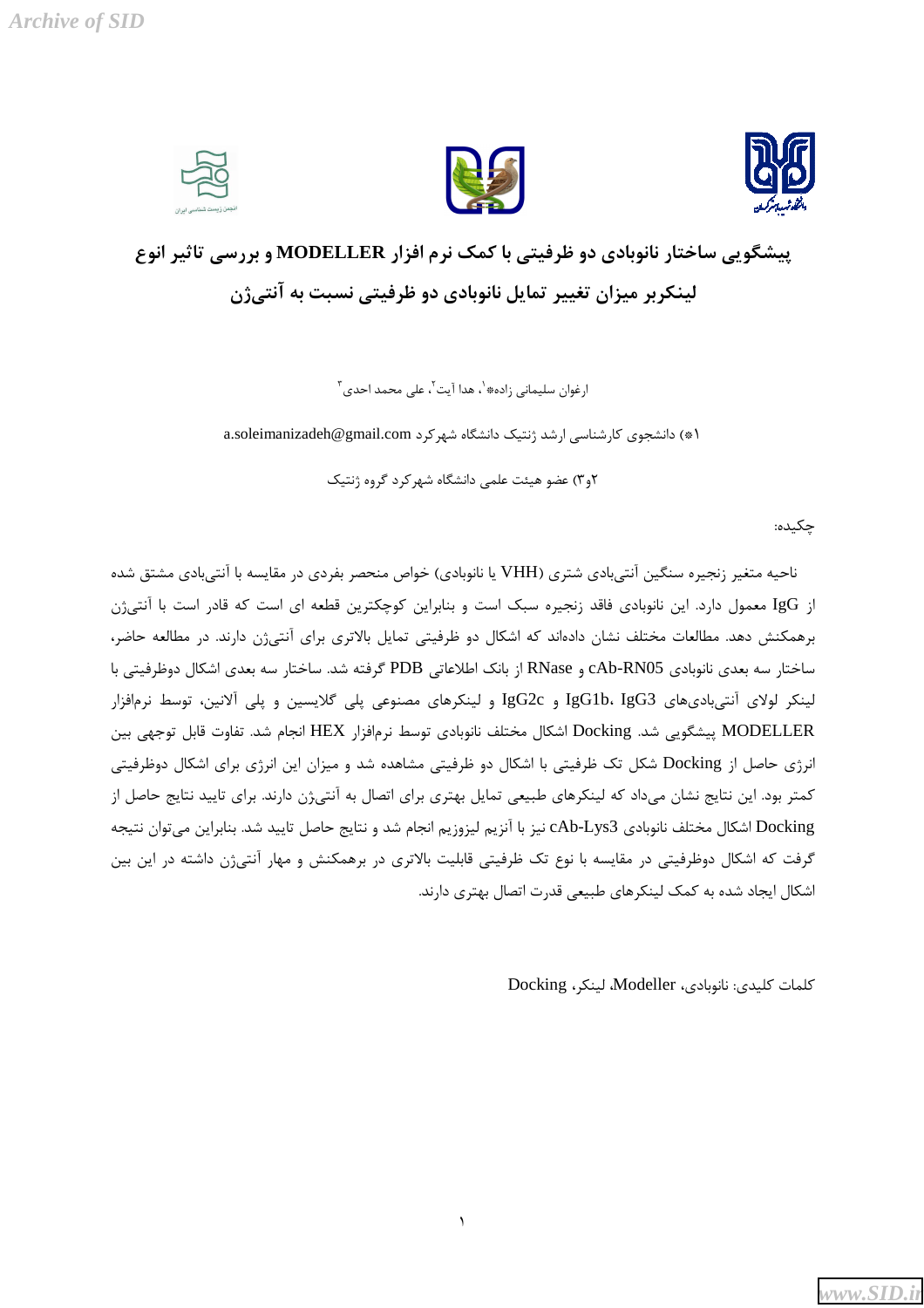*Archive of SID*







#### **Predicting three Dimensional structure of bivalent nanobody with MODELLER software and analyze the effect of different linkers to the affinity of bivalent nanobodies to the antigen.**

Arqavan Soleimanizadeh $^{*1}$ , Hoda Ayat<sup>2</sup>, Ali Mohammad Ahadi<sup>3</sup> 1) Msc candidate, ShahreKord University 2,3) Faculty member, Department of Genetics, ShahreKord University

#### Abstract:

 Recombinant single domain antibody fragments (VHHs or nanobody) that derive from the unusual camelid heavy chain antibodies have favourable properties compared with antibodies prepared from conventional IgG. These antibodies lack light chains so they are the smallest intact antigen-binding domain fragment of antibodies. Several studied have shown that bivalent formats of nanobody have stronger affinity to antigens. In our research three Dimensional structures of the VHH and Rnase were taken from the PDB databank. Two nanobodies were tethered by the hinge of natural camel antibodies, polyserin, polyglysin and polyalanin linkers to. Structure of bivalent formats was predicted by Modeller software. Protein Ligand Docking was done for the target proteins and the energy value obtained using the HEX Docking software. Bivalent formats of antibodies were chosen as the best formats based on the energy values. We tried to improve the binding efficiency and steric compatibility of the antibodies. Several modifications were made to the probable functional groups which were interacting with the receptor molecule. To confirm the results, Docking of different format of another nanobody was done with lysozyme enzyme. The result was confirmed with this assay. In conclusion, bivalent formats, especially formats with natural linkers, had more affinity to antigens.

Key words: Nanobody, Modeller, linker, Docking